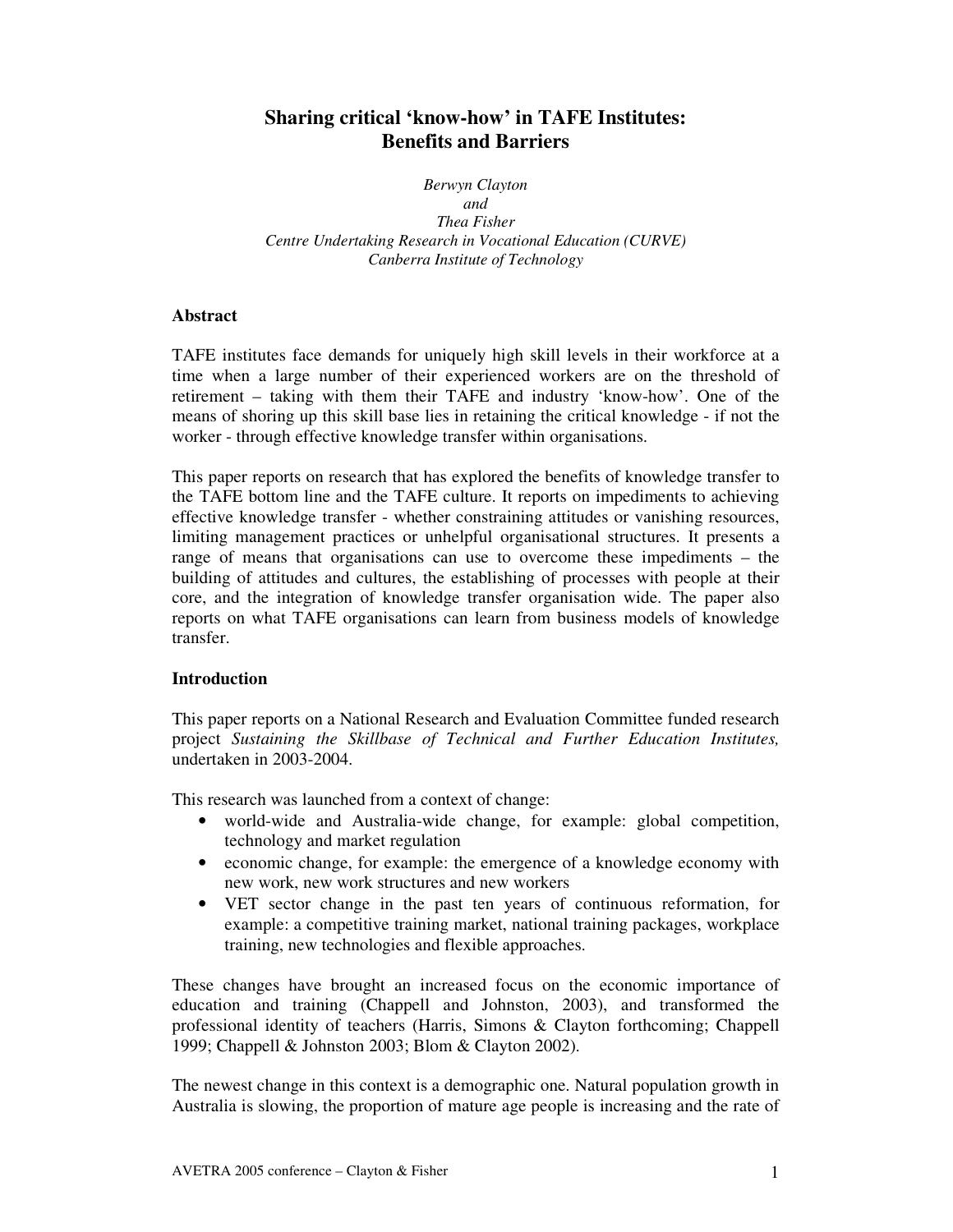labour market growth is declining (Australian Bureau of Statistics 2003). Education is one of the industries "most exposed to a retirement bubble, which started to burst as the 4.1 million baby boomers born between 1946 and 1960 began reaching early retirement age of 55 in 2001" (Washington & Morris, 2003).

What this change means for vocational education and training (particularly in the TAFE context of this research) is that:

- TAFE institutes, already with a teaching workforce older than the Australian workforce overall, face the prospect of losing a highly experienced section of the teaching workforce over the next three to five years, despite some moves towards flexibility and attitude change to extend participation in the workforce
- skilled replacements could become increasingly difficult to find as skill shortages become increasingly common
- erosion of critical knowledge within TAFE institutions could threaten training capacity, credibility and the ability to meet increasing demands for a more highly skilled teaching workforce than ever before.

This research therefore set out to investigate how TAFE institutes are sustaining their skillbases in this changing – and challenging – environment. Firstly it aimed to examine existing strategies that TAFE institutes have in place to maintain the currency of vocational competency of teaching staff. Secondly, it aimed to investigate the strategies being used to transfer organisational knowledge and skills from those with extensive expertise and long-term experience teaching in TAFE institutes to those teachers with relatively limited experience.

This paper is primarily concerned with the second of these goals, and reports on one of the main findings of the research: that human resources and professional development are not the only means of sustaining the skillbase in TAFE institutes. Another option is to retain the knowledge – if not the worker – through transfer of knowledge from more experienced to less experienced teachers.

The benefits of knowledge transfer to the TAFE bottom line and the TAFE culture that exists in this changing and challenging environment; the barriers to achieving effective knowledge transfer; and the means that can be used to overcome impediments to knowledge transfer, are the focus of this paper.

#### **Methodology and other research considerations**

Focussing only on the TAFE component of the VET sector, the research was designed to take into account the complexity within this sector, with its differences between TAFE institutes and the differences in approach between state-based systems. While a range of managers provided the information for this study - chief executive officers, human resource managers, senior educational managers and middle managers – the focus was on teaching staff in TAFE institutes.

The intent of the research was to identify TAFE manager perceptions, to provide a snapshot of their focus, priorities and the range of strategies being used rather than how the strategies were being implemented. The research aimed to be grounded research, seeking to research reality 'on the ground', allowing the voice of the TAFE managers to illuminate facets of a complicated situation.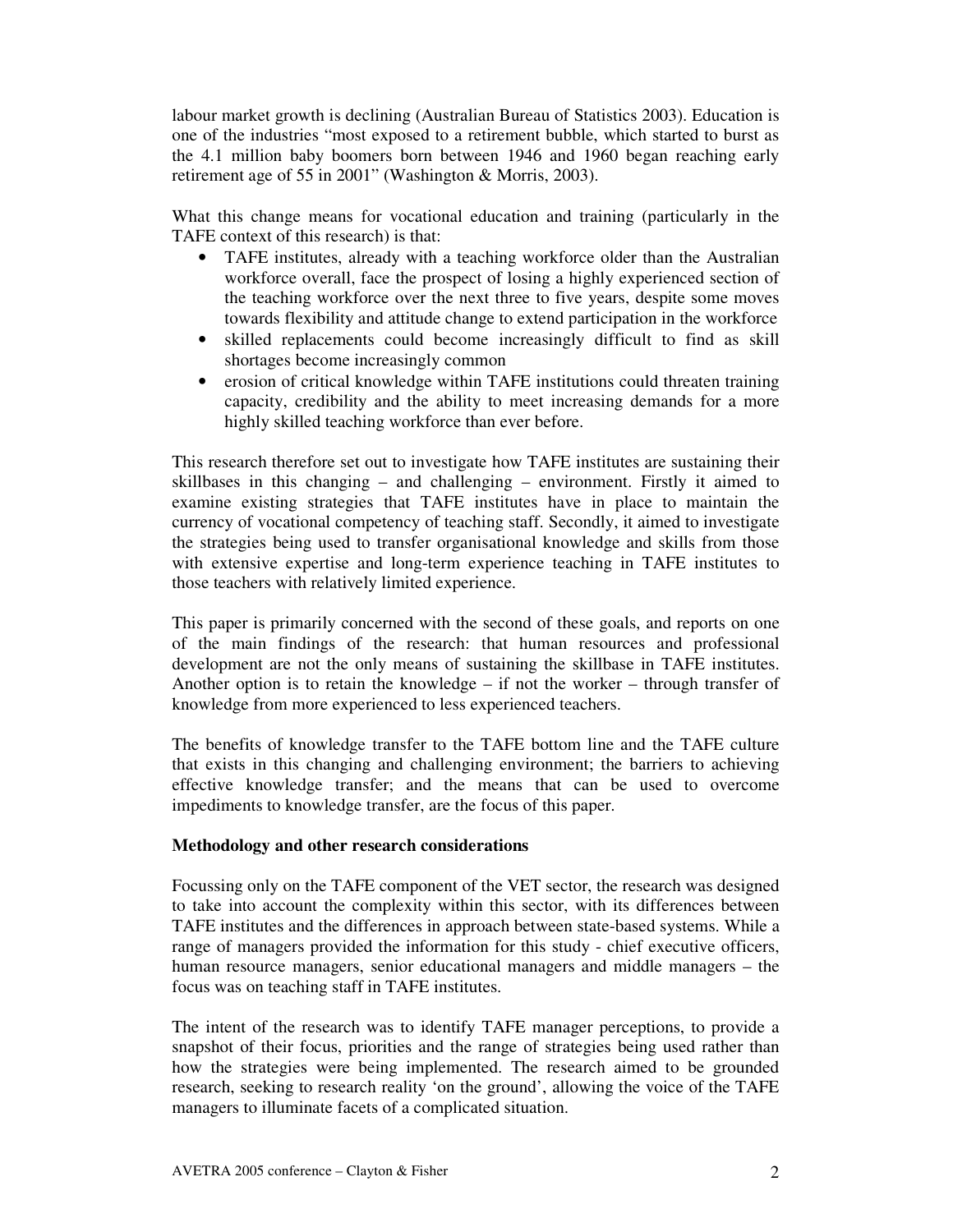A mixture of qualitative and quantitative methods was used. Information was gathered from:

- in-depth interviews of 61 chief executive officers, human resource managers and senior educational managers in 16 TAFE institutes in seven states and territories
- a paper-based questionnaire of 52 middle managers responsible for day-to-day management of teaching areas
- a literature review
- a search of Australian and overseas web sites
- an analysis of organisation documents.

An important part of the research was the clarification of terminology that is contested in much of the literature accessed during this research and on the ground. Key concepts used and their definitions for the purposes of this research are in Appendix I.

#### **Findings and discussion**

#### *The benefits of knowledge transfer*

Literature accessed during this research indicates that knowledge sharing can occur between individuals, either in isolation or as part of a group, or between groups. A good deal of organisational learning takes place through sharing knowledge in meetings, in communicating with colleagues and in engaging in ad hoc training on the job or in informal conversation. It has the capacity to build the expertise of individuals and teams and can ensure knowledge continuity.

Some of the literature (Frappaolo & Wilson 2000; National electronic Library for Health 2001) itemises the benefits of knowledge transfer as:

- increasing the tangible knowledge assets of an organisation
- articulating and making available to others intangible assets
- accelerating the pace of business and increasing productivity
- shortening the learning curve for new employees and safeguarding organisations from knowledge loss.

TAFE managers who took part in the study believed that such transfer of knowledge from experienced teachers to those less experienced benefited both the TAFE bottom line and the TAFE culture existing in this changing and challenging environment.

Firstly they recognised that it is a means of overcoming the knowledge loss in many forms that negatively affects efficiency and achievement, despite the potentially positive aspects of such change through the opening of opportunities to shape training to match new demands. Their views are supported by literature that describes the devastating impact of the passing of valuable skills, experience and tacit work-related 'know-how' (Access Economics 2001; Casher & Lesser, 2003; Field 2003). Beazley contends for example, that knowledge loss is 'the single most pervasive and costly source of knowledge mismanagement in corporate America today' (2002, p.1).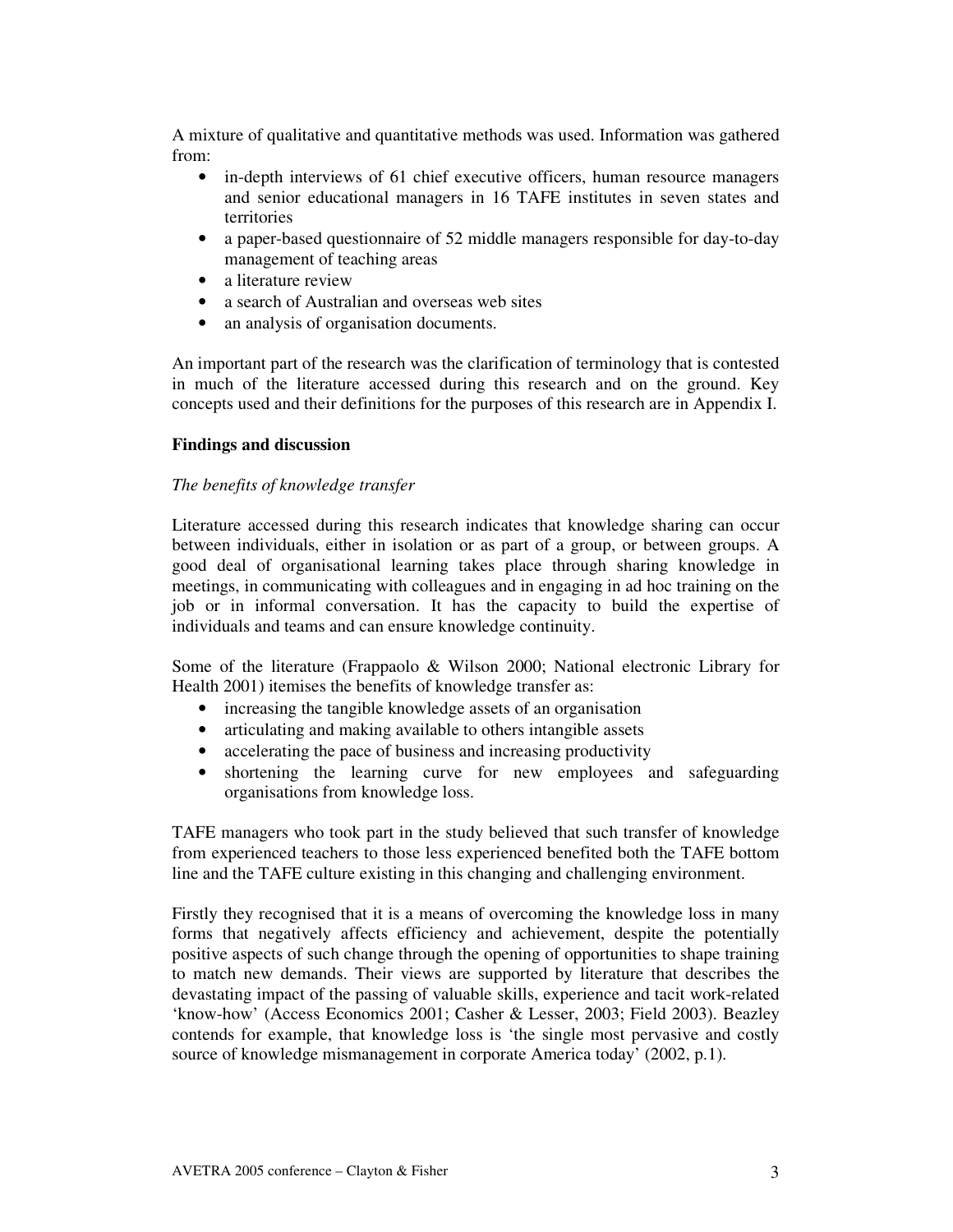Secondly, the TAFE managers also recognised that knowledge transfer can produce gains in efficiency, service and professional quality. Again, extensive literature supports this view of the purposeful protection of critical knowledge

The research study did show some differences of opinion on the benefits of knowledge transfer that emerged between senior managers and middle managers.

Senior managers looked at the higher level benefits to the organisation such as:

- gaining efficiency through less reinvention of the wheel, fewer mistakes and increased co-operation (50%)
- increasing service quality through the increased knowledge and skill level of teaching staff (48%)
- achieving cultural benefits such as enhanced pride, organisational morale, team ethos and sense of tradition. (Institutionally, this meant maintaining continuity and preventing loss of organisational knowledge, sustaining the organisations and their reputations) (30%)
- ensuring professional benefits to teachers such as eased workload, increased pride and confidence, less stress, and better informed and equipped new teachers (18%).

Middle managers focused on benefits to learning and team work such as:

- fostering of a learning culture within work teams  $(78%)$
- avoiding reinvention of the wheel  $(67\%)$
- building the skills of novices more quickly  $(59\%)$
- ensuring the most efficient form of professional development  $(42\%)$
- breaking down teachers' concepts of owning knowledge (38%).

In short, for the many organisations that are about to have significant knowledge loss as a result of extensive employee retirement, it would seem imperative that they immediately recognise that retention alone is unlikely to facilitate the transfer of the critical knowledge that older workers have accumulated to relevant people in an organisation; and that they recognise the value of organisational memory and worker 'know-how'.

### *The barriers to achieving effective knowledge transfer*

Literature on knowledge sharing identified numerous barriers that impede the effective exchange of knowledge (O'Dell & Grayson, 1998; Hazel Hall, 2002a; Martin, 2003; Truch, 2001, Lancaster, 2003; Huysman, 2003; Hendriks, 2004). Examples of barriers are:

- individuals' dispositional impediments, often translating into action or lack of action, such as people not knowing what they know, what knowledge might be helpful for others, or what knowledge exists; people considering that knowledge does not apply to them; people withholding information, 'bad news' knowledge or intellectual property
- management practices, such as locking up tacit knowledge, denying time to engage in transfer, or failing to implement knowledge once it is transferred, limiting relationships or extending 'distances' between knowledge exchange partners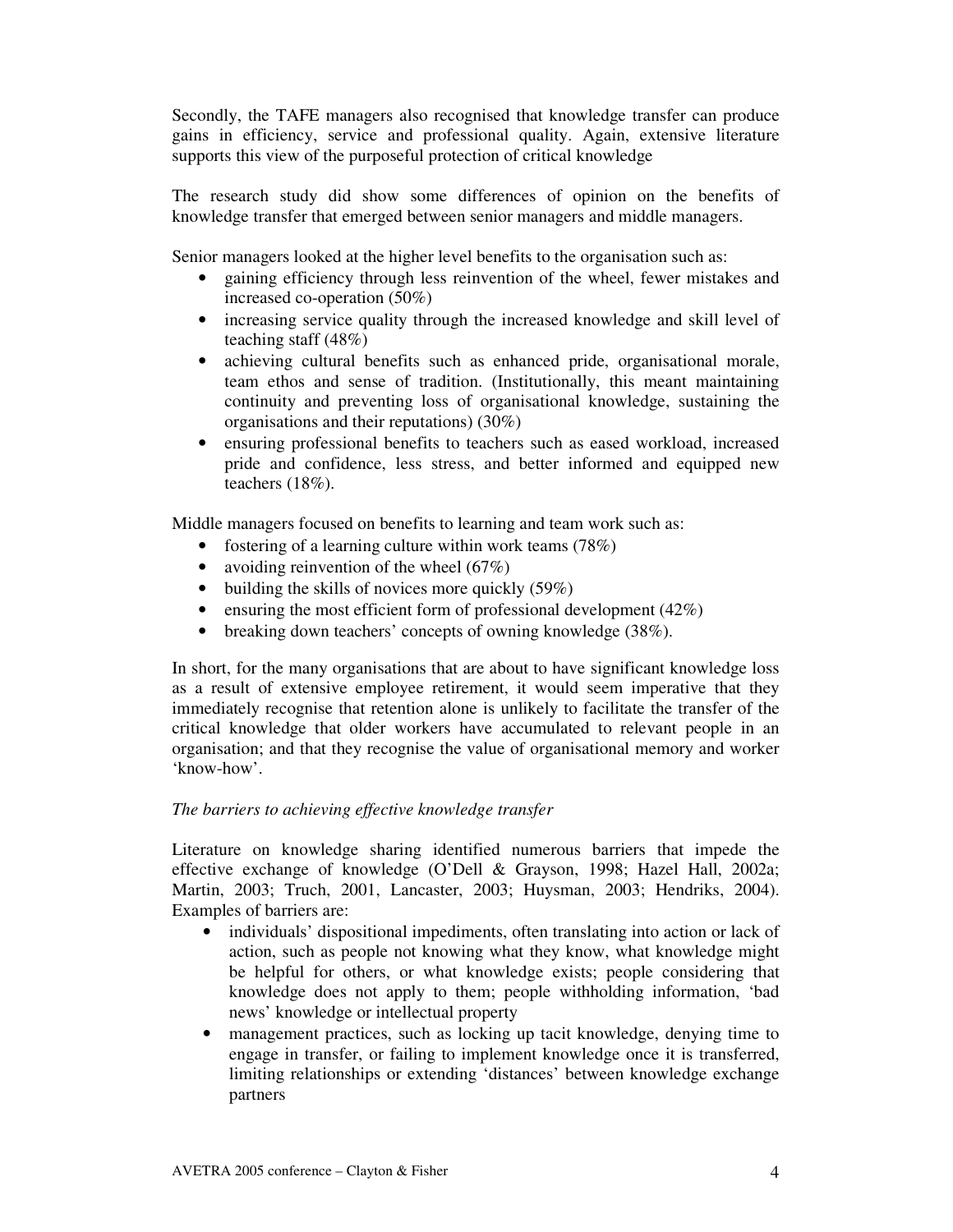- organisational structures, such as multi-layered structures that impede knowledge flow, trapping of knowledge in closed groups and work teams, under-utilisation of organisational systems set up, or circumvention of systems by personal networks and cliques
- lack of organisational commitment and operational priority, starving knowledge transfer of money, time, management or IT support
- internal competition within organisations that discourages collaborative behaviour and erodes the effectiveness of knowledge sharing activities
- cultural impediments such as the belief that knowledge is power and not to be given away, or the nature of cultures such as the bureaucratic, clan or entrepreneurial cultures which can deter knowledge transfer
- the ICT trap, based on the assumption that IT positively supports and improves knowledge sharing, while discounting the important role played by personal interactions in the process.

Many of the TAFE managers who took part in this research recognised the difficulty of managing a loss of knowledge, particularly in the face of factors beyond their control, such as superannuation or health. They also saw a range of specific impediments to using knowledge transfer as a means of overcoming knowledge loss.

Overwhelmingly, the managers agreed that the main barrier to knowledge transfer was lack of time and work overload, or perception of overload. Apart from agreement on this major barrier, there were again some differences between responses from senior managers and middle managers.

Senior managers believed that other significant barriers to knowledge transfer were reluctance to document knowledge, possibly caused – again - to some degree by lack of time, and reluctance to share. This was possibly caused by a number of attitudinal barriers such as personal pride and independence, a sense of competitiveness, shyness and lack of motivation, or simply a lack of awareness or lack of value being ascribed to sharing knowledge.

Although middle managers did recognise the cultural basis of many of the barriers to knowledge transfer, they ascribed low importance to any barriers other than workload.

It is evident that a complex of individual dispositions, management practices organisational cultures and structures underlie both the organisational decisions which under-resource knowledge sharing, and the individual behaviour which makes it less than successful, especially within an unpredictable environment.

### *Overcoming impediments to knowledge transfer*

**Management of knowledge transfer**: Some TAFE institute managers involved in this study certainly recognised the importance of sharing experience and knowledge before it is lost – that is, retaining knowledge as well as maintaining it. However, managers generally demonstrated little familiarity with models of knowledge maintenance and knowledge transfer beyond national project initiatives such as Reframing the Future and LearnScope.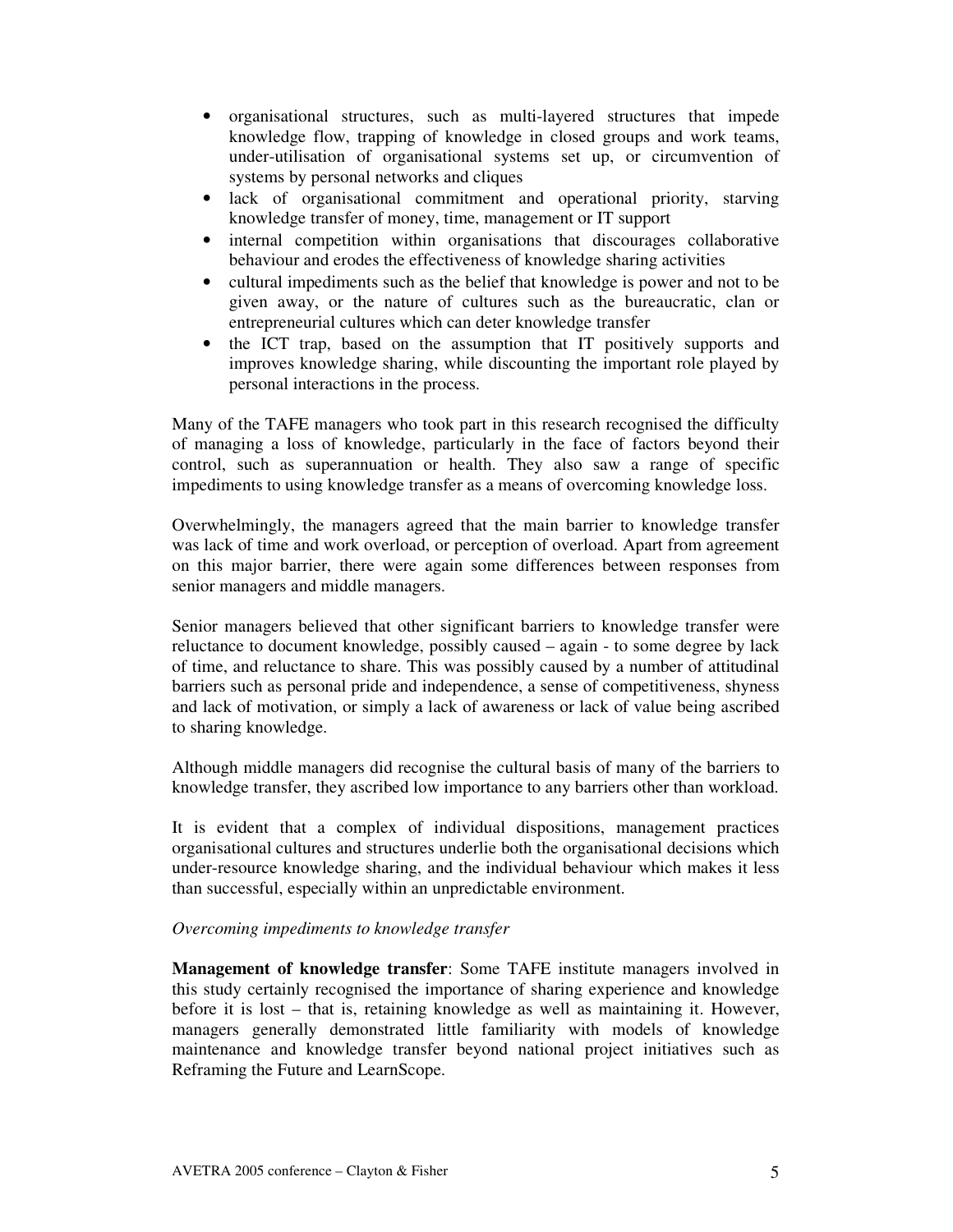The managers did recognise in varying degrees two urgent and imminent tasks in retaining working knowledge: identifying what knowledge is critical to organisations, and establishing policies and processes to share that critical knowledge.

**Identifying critical knowledge**: In the study, informant groups nominated types of knowledge that were critical to their institutions and that should not be lost through staff attrition. Industry knowledge including technical skills, was emphasised by chief executive officers and senior educational managers. Organisational knowledge including knowledge of business and administrative functions and management skills, was emphasised by human resource managers. Knowledge related to teaching and learning including curriculum and IT skills, teaching and learning skills and product development, was emphasised by chief executive officers and human resource managers. Senior educational managers placed teaching knowledge within a group of minor categories of critical knowledge.

The study showed that only a small proportion of institutes have either undertaken a formal process of identifying critical knowledge that needed to be retained or shared. Relatively few chief executive officers and human resource managers (34%) claimed that their organisations identified critical knowledge, and half of these admitted it was done informally or incompletely. A further 25% were vague or did not know. One said: "knowledge is not necessarily seen as a strategic resource in an organisation; therefore we have not come to grips with how we should manage it".

In contrast, those who were more directly engaged in delivery – the senior educational managers and middle managers, were more confident about the identification of critical knowledge, with 55% of both groups identifying some work that had been done in their delivery area to do so.

Extensive literature on the defining of knowledge and of what knowledge is at risk, does show what a complex task this presents to TAFE managers. For example, Ylinenpaa & Nilsson (2002) describe four types of knowledge potentially at risk. Know-how-knowledge (how people understand and apply learning) and know-whoknowledge (who knows what) that are person-specific and network-related, are difficult to share, easily lost as experienced teachers leave TAFE institutes, and cannot be regenerated in a short time. Know-what-knowledge (information and facts) and know-why-knowledge (principles and causal relationships) are more easily codified and transferred, but could still be at risk.

Other writers propose different ways of categorising knowledge and making it visible as a first step to transferring it. Wilson & Holloway's (2001) 'working knowledge' consists of relationships to other people and work, systems or tools, process flow, and documents information or people referenced in the process. Swart & Wild's (2001) 'areas of competence' model consists of working with people, management of work, personal effectiveness and job knowledge and experience.

**Policies for knowledge transfer**: There was general acknowledgement that sharing of critical knowledge is an issue, even when the first step – identifying critical knowledge – has not been taken.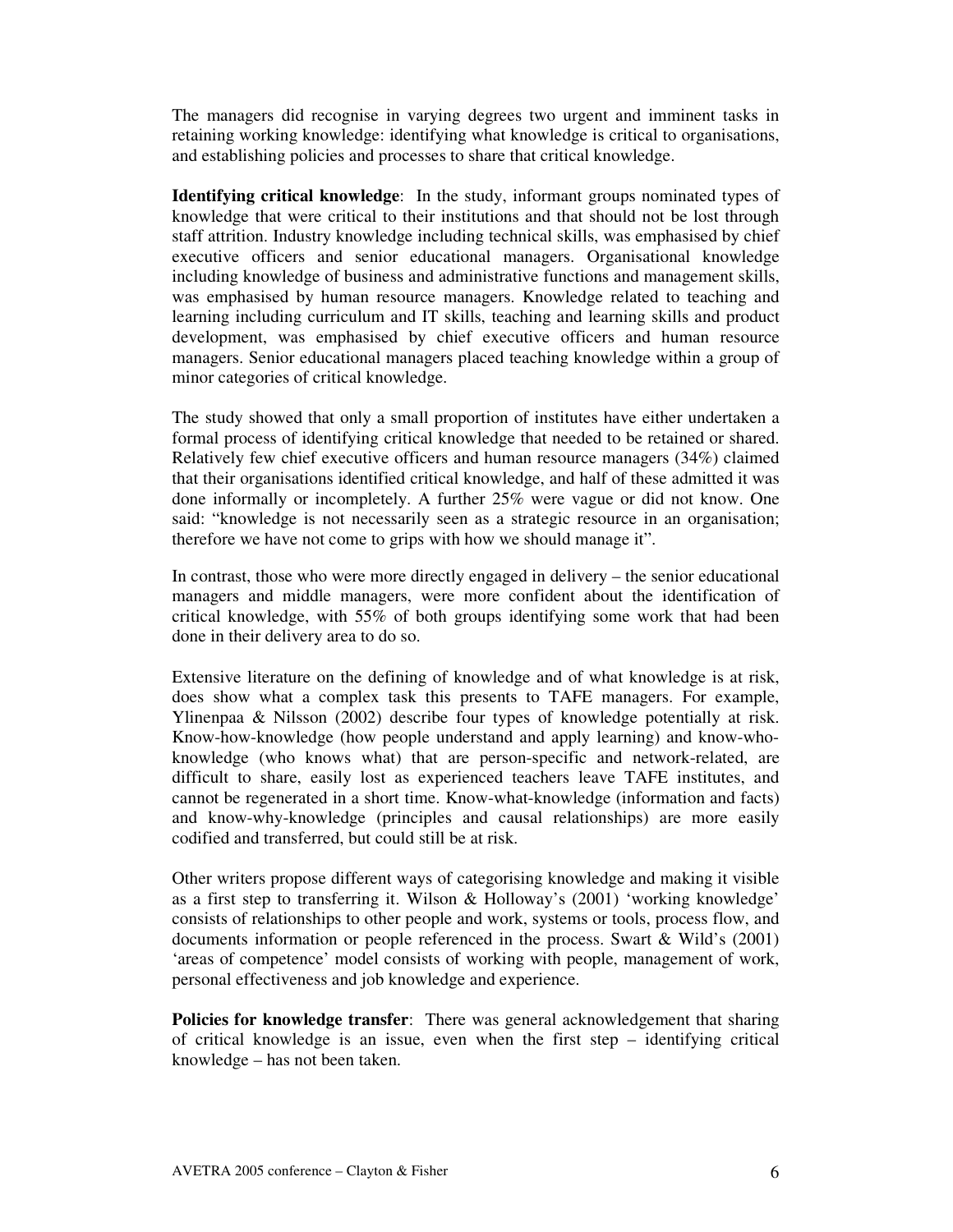However, the findings suggest that only a small proportion of institutes have put formal policies in place to ensure that knowledge is not lost. Only 17% of senior educational managers and middle managers claimed to have a knowledge transfer policy. Amongst the chief executive officers and human resource managers interviewed, the proportion was even lower at 6%.

Managers indicated that policies and processes were needed, and were indeed being developed to support various knowledge transfer practices for sharing critical knowledge between experienced and less experienced teaching staff. Some of those who admitted to not having an established policy described emerging or partial ones such as knowledge transfer frameworks, standards and intellectual property guidelines, that would in the future contribute to an overall knowledge transfer policy

**Strategies for knowledge transfer:** Within the TAFE institutes included in the study, many preferred the practical to the policy approach to knowledge transfer. While they promoted and supported both formal and informal strategies to enhance efficiency and learning, the research suggested a reliance on the informal and tacit. As one chief executive officer pointed out, his organisation put in 'an awful lot of practice' transferring knowledge, but had not documented this in a policy.

This practical rather than policy approach to knowledge transfer was demonstrated by the high level of encouragement of sharing and distribution of pedagogical and other organisation knowledge between more experienced, long-serving teachers and less experienced teachers. Almost all middle managers confirmed that they were actively doing this. Of chief executive officers and human resource managers, more than 60% claimed to be doing this, and of senior educational managers, more than 50% were engaging in such activities.

This finding confirms other research that has identified a culture of knowledge sharing networks of teaching staff in Australian VET providers, fostered by national funding through Reframing the Future and Australian Flexible Learning Framework initiatives which encourage collaboration (Symons 2001; Mitchell & Young 2003).

Specifically all informants and respondents were asked to report on their usage of a series of practical strategies for facilitating knowledge transfer, taken from the Knowledge Management Toolbox of the UK National Health Service. Although there was some discrepancy between the ways some strategies were understood, all informant groupings agreed that the three most commonly used strategies were: knowledge exchange activities depending on bringing people together rather than collecting materials, identifying and sharing best practice; communities of practice; and mentoring.

It was apparent that in many cases strategies were used in an informal manner, that is, there was not always a formal policy in place that supported regular and efficient use of the process. Teams played a key role in the process.

Literature on knowledge sharing proposes more formal methods of knowledge sharing. Casher & Lesser (2003) cluster strategies into knowledge elicitation strategies (such as after action reviews, knowledge audits, knowledge centres, knowledge directories, knowledge harvesting, social network analysis and subject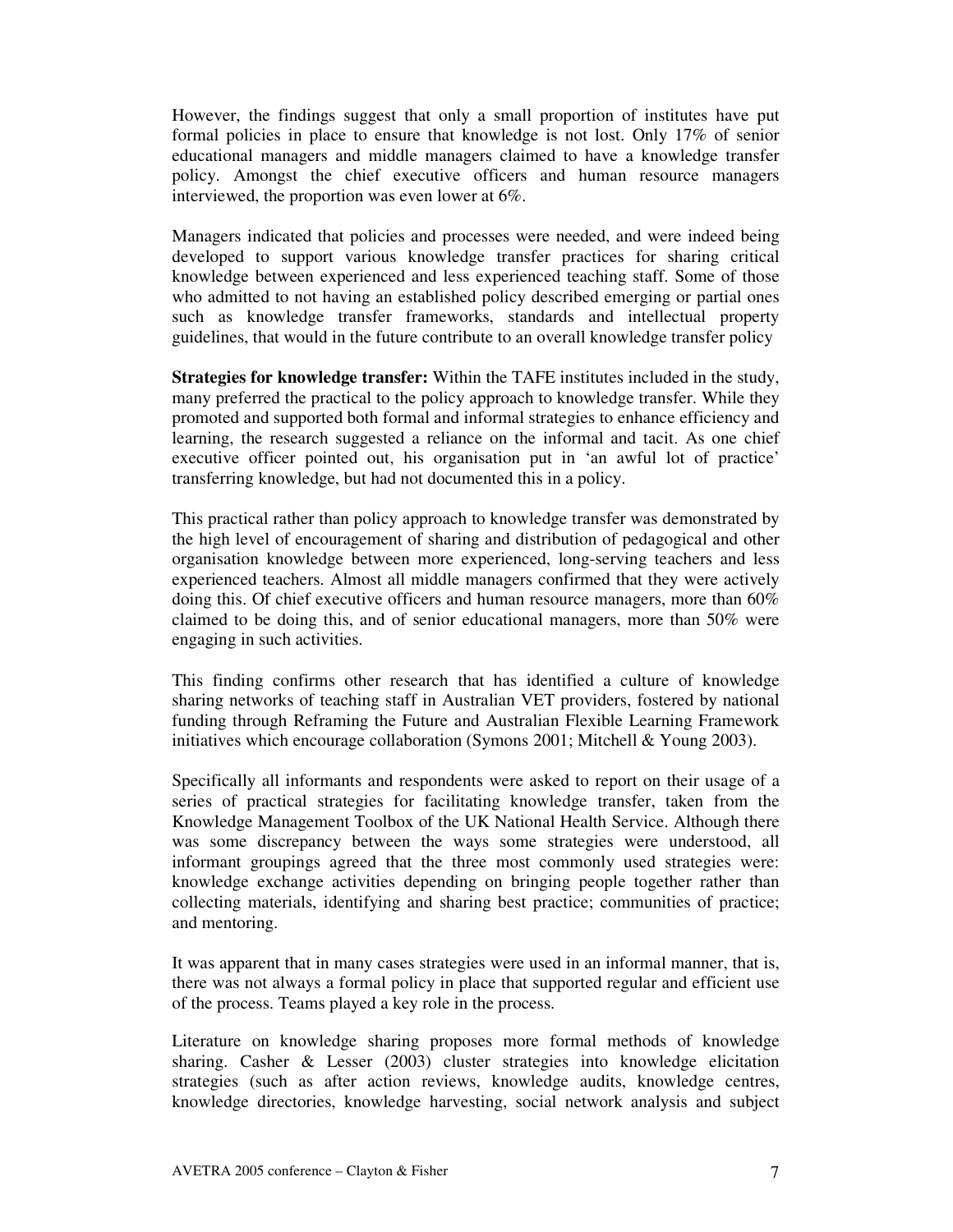matter expert interviews) and knowledge exchange strategies (such as communities of practice, exit interviews, identifying and sharing best practice, mentoring, networking, peer assists and storytelling).

**Promotion and support of knowledge transfer**: At the levels of both the organisational and delivery area, TAFE managers participating in this research saw support for knowledge transfer coming from organisational structures to promote the sharing and distributing of knowledge, whether from policies and procedures, specific allocation of responsibilities or funding. Chief executive officers and human resource managers had a pivotal promotional role and team-based work structures were emphasised.

They said support was also provided by particular staff who were tasked with knowledge transfer responsibilities. Nearly 70% of all chief executive officers and human resource managers, and nearly 60% of both the senior educational managers and the middle managers, were able to identify staff with specific responsibilities for knowledge transfer scattered throughout their organisations, such as librarians, coordinators, communications officers and informal advocates. Some informants also identified new staff appointments, such as a delivery enhancement officer, a manager of performance and strategy and a flexible learning manager.

Beyond the structural approaches mentioned above, all informants saw forums such as meetings and conferences as the second most common means by which sharing was encouraged, followed by mentoring and professional development.

**Key factors for effective knowledge transfer:** Only about one third of informants to this study knew of knowledge transfer strategies from outside VET that would be useful in their organisation. A literature search, and a broad scan of business and knowledge transfer-related websites revealed a range of approaches to knowledge transfer used outside the VET sector, which could be adopted or adapted by TAFE institutes.

This literature and website search found four factors common to non-VET examples of successful knowledge transfer:

- attitudes and culture  $-$  in particular, a base of attitudes of respect and open valuing of the tacit knowledge that resides with individuals, combined with long-term building of a culture of knowledge retention
- people-centred processes in particular, preferencing the engagement and motivation of people in sharing critical knowledge rather than technology
- integration of knowledge transfer organisation-wide in particular, through documentation, education, training, recruitment and workforce planning
- financial commitment to knowledge transfer, including a balancing of the cost of training or re-training against recovering knowledge.

The role of organisational culture is a particularly strong feature of literature. O'Dell and Grayson (1998) and Bishop (2002) suggest that an organisational culture that values knowledge sharing provides support and clear leadership at management level and facilitates productive collaboration and partnerships. It also fosters attitudes of knowledge sharing, trust, innovation and lifelong learning and encourages an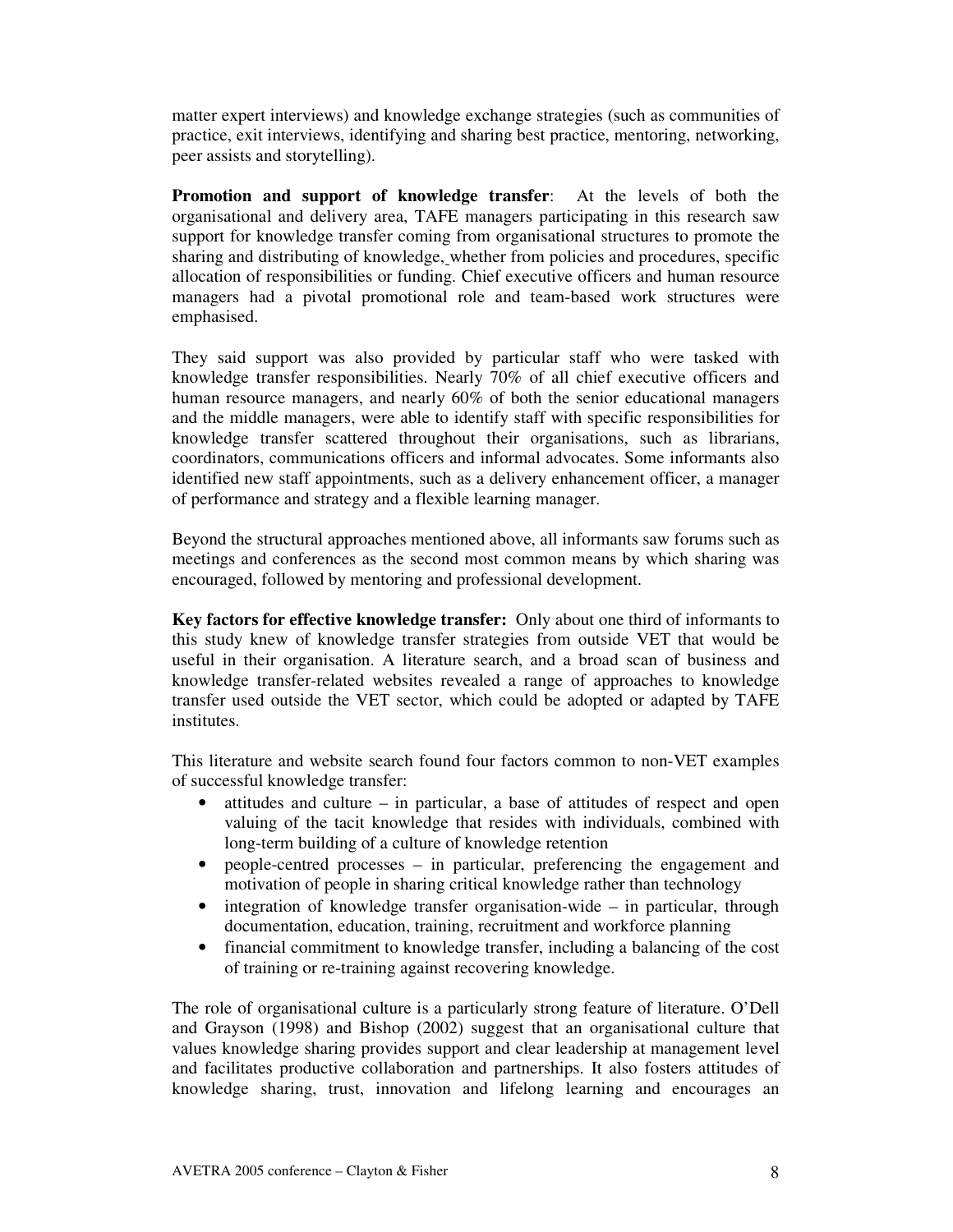environment conducive to tacit knowledge exchange. It instils personal responsibility for knowledge creation while sharing a collective sense of purpose.

Truch (2001) further proposes that critical activities in the knowledge sharing enculturation of an organisation are engagement, empowerment, entitlement, enablement and environment. Many authors agree that such enculturation requires extensive, long-term time and effort.

An "enabling" infrastructure that will support knowledge transfer is another strong concern in the literature. This is often seen as one in which people are at the heart, and technology provides the tools (Richard Hall, 2002). Several infrastructures are proposed (O'Dell & Grayson, 1998) including a self-directed infrastructure (using databases, yellow pages, intranets, dissemination mechanisms); knowledge services and networks (using information services, communities of practice, help desks, knowledge managers and people networks); and facilitated transfer (using knowledge brokers, coaches, mentors and change agents).

Another possible "enabling" factor is incentives to engage people in knowledge transfer and motivate them to be active, which can include hard incentives (economic rewards, access to information and knowledge, and career advancement or security) and soft rewards (enhanced reputation and personal satisfaction). Monitoring and evaluation, can further help to foster individual attitudes that move past a passive willingness to share, to an active eagerness to share knowledge.

#### **Conclusions**

What does this research mean for managers of TAFE institutes who aim to foster knowledge sharing to sustain their institute skillbase? It means that institutes need to develop environments in which a knowledge culture can flourish. Such an environment needs to be created from an audit of existing skills and knowledge, retirement intentions, organisational structure and practices, and to be based on policies underpinning integrated practices. Institutes also need to implement knowledge transfer processes integrated into organisations, and sustained by their cyclical nature. To support this, they need to devote resources, commitment and incentives to knowledge sharing and to build on the widespread national initiatives that already support knowledge transfer, and learn from non-VET business about adoptable and adaptable innovations in knowledge transfer.

#### **References**

Access Economics, 2001, Population ageing and the economy, Commonwealth Department of Health and Aged Care, Commonwealth of Australia, Canberra.

Australian Bureau of Statistics, 2003, *Media release: 2048.0 Australia's older populations on the increase*, http://www.abs.gov.au/Ausstas/abs@nsf/0/789c575aa383f8cca256dbd007a0a5e?Op...>, viewed Dec 2003.

Beazley, H 2002, 'Knowledge continuity: The new competitive advantage', Employers Group Newsletter, no.63, <http://www.anc.org.au/02standards/ docs/Positions/Contin comp.pdf>, viewed Sept 2002. Bishop, K 2002, New roles, skills and capabilities for the knowledge-focused organisation. Business Excellence Australia, Sydney.

Casher, A & Lesser, E 2003, Gray matter matters: Preserving critical knowledge in the 21st century, IBM Institute of Business Value, <http://gwsae.org/executiveupdate/2003/April/knowledge.htm>, viewed Nov 2003.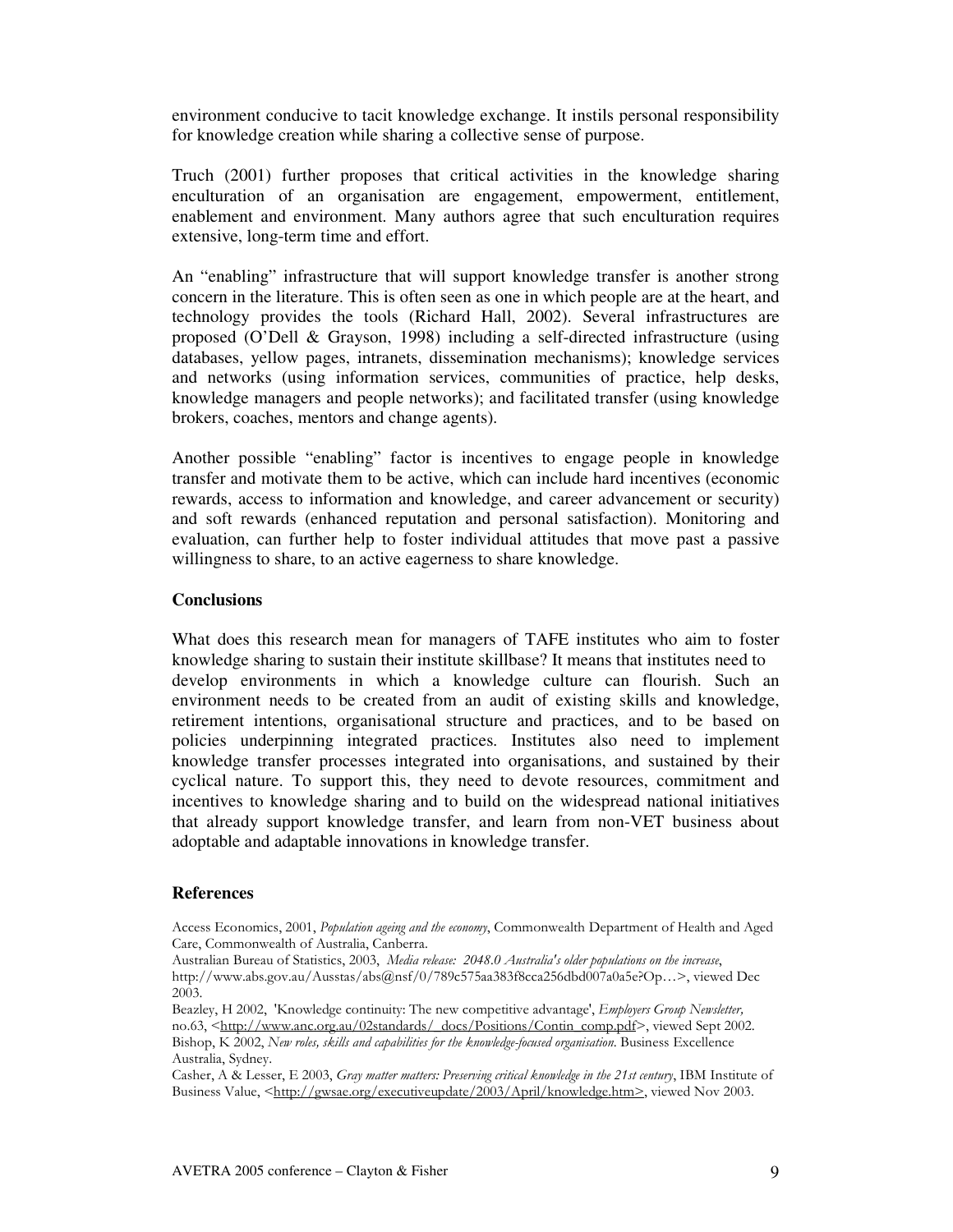Chappell, C 1999, Issues of teacher identity in a restructuring VET system, RCVET Working Paper 99-42, Research Centre for Vocational Education and Training, University of Technology Sydney, Sydney. Chappell, C & Johnston, R 2003, Changing work: changing roles for vocational education and training teachers and trainers, National Centre for Vocational Education Research, Adelaide,

<http://www.ncver.edu.au/research/proj/nr0006.pdf>, viewed April 2004.

Field, A 2003, 'Thanks for the (corporate) memories', Working Knowledge,

<http://hbsworkingknowledge.hbs.edu/pubitem.jhtml?id=3465&t=organizations>, viewed May 2003. Frappaolo, C & Wilson, L 2000, After the gold rush: Harvesting corporate knowledge resources,

<http://www.intelligentkm.com/feature/feat1.shtml>, viewed January 2004.

Haider, S 2003, 'Organizational knowledge gaps: Concept and implications', Druid Summer Conference: Creating, Sharing and Transferring Knowledge: The Role of Geographical Configurations, Institutional Settings and Organisational Contexts. Copenhagen,

Hall, H 2002, Exploring knowledge sharing in distributed organisations: report on research in progress, School of Computing, Napier University, <http://www.bim.napier.ac.uk/`hazel/esis/hazel3.pdf>, viewed Aug 2003. Hall, R 2002a, Knowledge management in the new business environment, ACIRRT, University of Sydney,

<http://pandora.nla.gov.au/pan/22289/20031221/www.acirrt.com/pubs/WP87.pdf>, viewed Aug 2003. Harris, R, Simons, M & Clayton, B forthcoming, Shifting mindsets: Impact of changes to work in the VET sector on roles of VET practitioners in Australia, National Centre for Vocational Education Research, AdelaideHenry, J & Andrews, K 2004, Working and learning in vocational education and training in the knowledge era: Final report of the Professional Development for the Future project, Flexible Learning Advisory Group, Australian National Training Authority, <flexiblelearning.net.au/projects/pdfuture.htm>, viewed July 2004.

Hendriks, P 2004, Assessing the role of culture in knowledge sharing, Fifth European Conference on Organisational Knowledge, Learning and Capabilities, Innsbruck,

<http://www.ofenhandwerk.com/oklc/pdf\_files/D-3\_hendriks.pdf>, viewed June 2004.

Huysman, M 2003, Knowledge sharing in practice,

<http://www.sapdesignguild.org/editions/edition5/km mh.asp>, viewed July 2004.

Khandelwal, V & Gottschalk, P 2003, A knowledge management survey of Australian law firms,

<http://www.cit.uws.edu.au/research/reports/paper/paper03/vijay-tr05-03.pdf>, viewed Dec 2003.

Lancaster, K, Spry, J, Dalton, P & Shoolbred, M 2003, Harvesting knowledge in an academic department,

<http://www.ics.ltsn.ac.uk/pub/occassional%20publications/KH%20final%20report%20(1) files/KH% 20final%20report%20\_1\_pdf>, viewed Jan 2004.

Martin, A 2000, Mentoring as transformational learning: A tool for recruitment and retention of new teachers, <http://conference.wmich.edu/mentoring/transformational.html>, viewed Dec 2003.

Martin, B 2003, 'Knowledge management and local government: Some emerging trends', Asia Pacific Management Review vol.8, no.1, pp.43-58.

Mitchell, J & Young, S 2003, Networking and the national training system: Core ideas,

<http://reframingthefuture.net>, viewed December, 2003.

National electronic Library for Health 2001, KM toolbox: Inventory of tools and techniques,

 $\langle \frac{\text{http://www.nelh.nhs.uk/knowledge}_{\text{www.nelh.nhs.uk/knowledge}_{\text{two}}}{\text{www.nelh.nhs.uk/knowledge}_{\text{two}}}\rangle$  and  $\langle \frac{\text{http://www.nelh.nhs.uk/knowledge}_{\text{two}}}{\text{www.nelh.nhs.uk/knowledge}_{\text{two}}}\rangle$ 

O'Dell, C & Grayson, C 1998, If only we knew what we know: The transfer of internal knowledge and best practice, The Free Press, New York.

Shivakumar, K 2002, 'Training for knowledge management', Indian Journal of Training & Development, vol.32, no.3, pp.126-138.

Swart, J & Wild, J 2001, Competence for knowledge sharing: building the foundation for organisational learning, Sixth International Research Conference on Quality, Innovation and Knowledge, Malaysia,

<http://www.tacitknowing.com/papers/Malaysia.pdf>, viewed Aug 2002.

Symons, H 2001, Knowledge management in Technical and Vocational Education and Training, UNESCO TVET Asia Pacific Conference, Adelaide,

<http://www.tafe.sa.edu.au/institutes/adelaide/unevoc/2001conf/downloads/symons\_paper.doc>, viewed Jan 2004.

Truch, E 2001, 'Managing personal knowledge: The key to tomorrow's employability', *Journal of Change* Management, vol.2, no.2, pp.102-105.

Washington, S & Morris, J 2003, Who'll do the work? BRW, February 13-19, pp.70 - 73.

Wilson, L & Holloway, P 2001, 10-page guide to eliciting implicit knowledge,

<http://www.knowledgeharvesting.org/kho/tools/10-

page%20Guide%20to%20Eliciting%20Implicit%20Knowledge%20-%20v1.6.pdf>, viewed Jan 2004. Ylinenpaa, H & Nilsson, N 2000, Knowledge transfer and organisational competence building: A case study of two knowledge intensive firms, Fifth Conference on Competence Management, Helsinki 2004,

<http://www.ies.luth.se/org/Rapporter/AR2000 44.pdf>, viewed June 2004